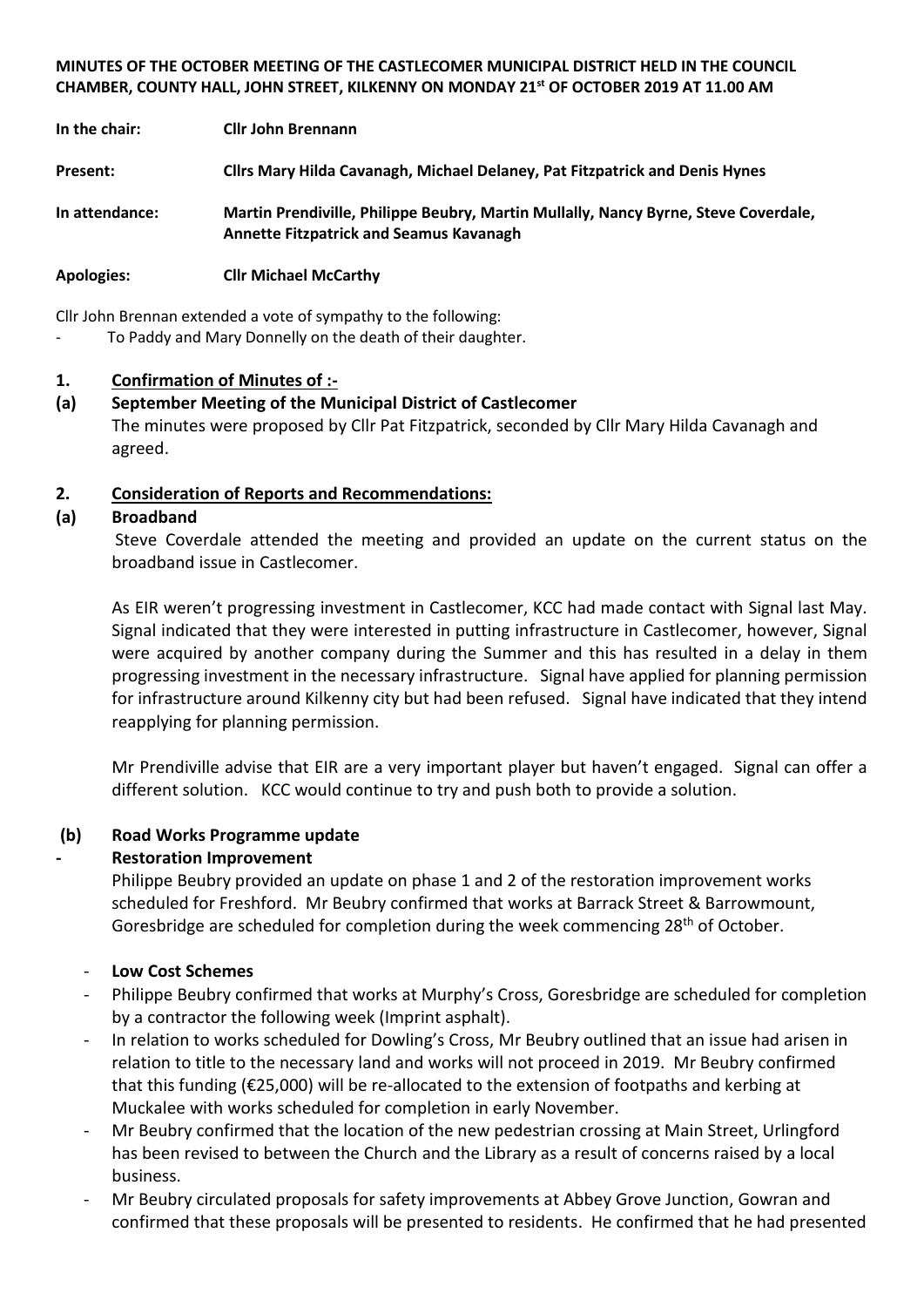the two options to the owner of the filling station located beside the junction. The proposal, in conjunction with works being undertaken by the garage owner will improve road safety at this location; The scheme has been placed No.1 on the priority list of proposed Low Cost Accident Schemes for 2020. Mr Beubry also informed the Members that the proposal includes the introduction of speed cushions on both approaches to the junction.

- Mr Beubry provided details of two sections of overlay completed on the N77 under the HD28 TII Programme at Ballyconra and near Ballyragget Bridge.
- Mr Beubry provided details of public lighting retrofitting currently being completed on the N77 and N78 - N.77, Ballyragget 52 lights, Grant allocation € 29,000 and N.78, Castlecomer 109 lights, Grant allocation € 59,300

Contributions were received from the members: -

- Members acknowledged the volume of road works being delivered.
- Mr Beubry was commended for his decision to re-direct funding from Dowling's Cross to footpaths at Muckalee. A number of near misses at Dowling's Cross was raised and a timeline for resolution of the issue which had arisen was sought.

# **(c) Taking in Charge update**

Annette Fitzpatrick provided a detailed presentation on Taking in Charge of Estates/Bonds and provided an update on the current 8 estates in the Castlecomer Municipal District Area.

Contributions were received from the members as follows:

Ms Fitzpatrick was thanked for the comprehensive presentation provided.

- A request was made to have the taking in charge of Haven Court, Ballyragget expediated in light of the deteriorating condition of the estate.
- Issues of anti-social behaviour and trespass were raised in relation to the Moneenroe Estate along with clarification sought on the actual boundary of the estate.
- Poor lighting at An Choill Rua, Paulstown was raised and Ms Fitzpatrick confirmed that she will revert to the developer.

#### **3. Business prescribed by Statute, Standing Orders or Resolutions of the Council for transaction at such meeting.** None

**4. Other business set forth in the Notice convening the meeting.**

Items submitted by the members

- **(a) Cllr Mary Hilda Cavanagh**
- **(i) The road from Corstown Cross to Ballydun, Rathmoyle and through the Townsland of Dreelingstown.**

Philippe Beubry is to check if that this road is included in the current Multi Annual Restoration Improvement Programme.

- **(b) Cllr Pat Fitzpatrick**
- **(i) Taking-in-charge update.** Cllr Fitzpatrick acknowledged that this item had been dealt with under 2 (c) above.
- **(ii) Progress report on road safety issues in Gowran**. Cllr Fitzpatrick acknowledge that this item had been dealt with under 2(b) above.
- **(c) Cllr Denis Hynes**
- **(i) Update on additional housing planned for Goresbridge.**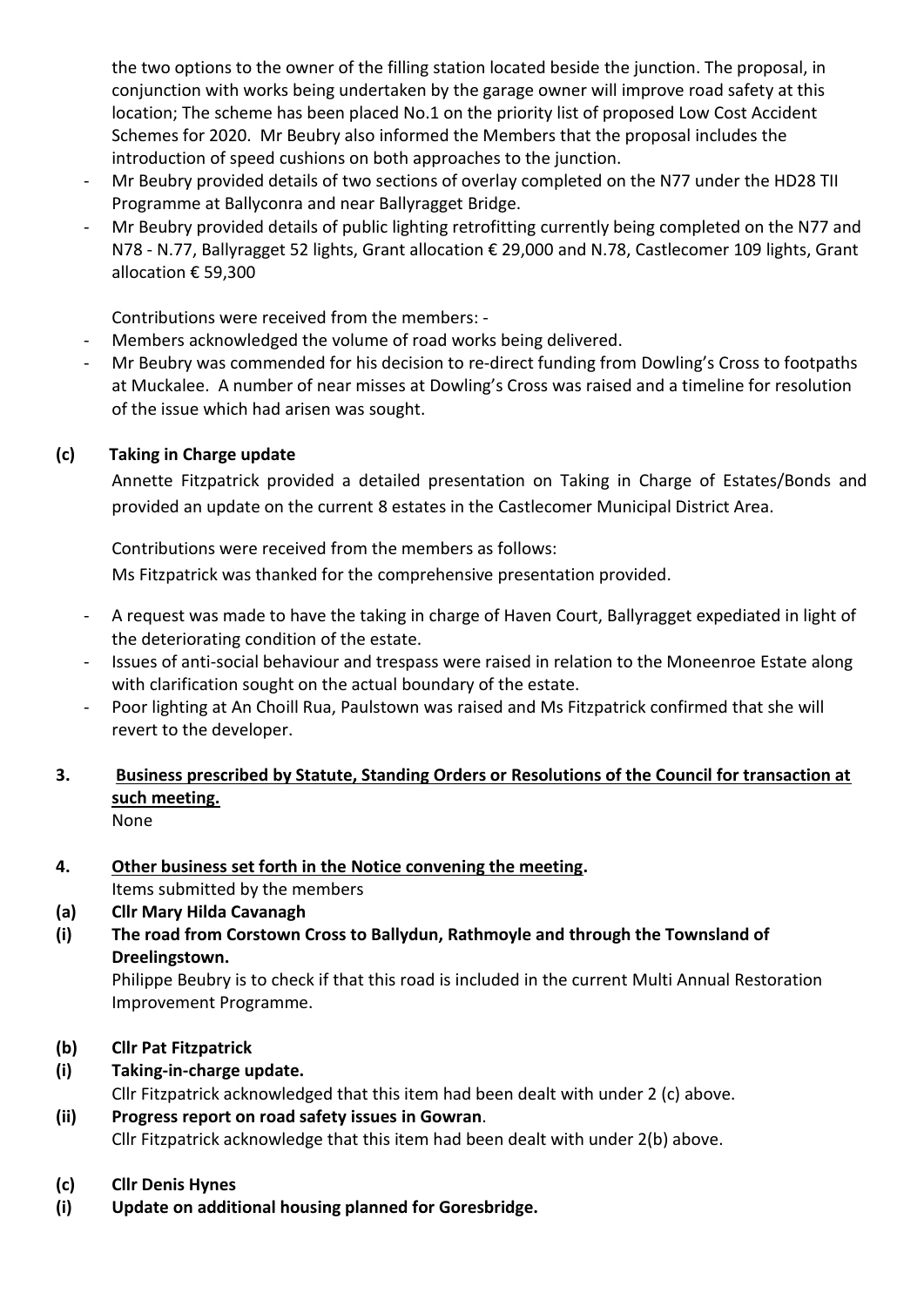Cllr Denis Hynes outlined concerns raised by Goresbridge Business Community as a result of lack of new social housing developments in the town. Martin Mullally confirmed that the housing list for Goresbridge is low but that there is a current turnkey scheme of 9 units planned for Goresbridge but did not know when it will commence. Mr Mullally also provided details of a 2-acre site in Goresbridge for sale and stated the site had limitations that may render the site unsuitable for future development.

## **(ii) Update from Irish Water on the Clogh / Moneenroe Water Scheme.**

Martin Mullally confirmed that a letter was issued to Irish Water following the September Municipal District meeting. Cllr John Brennan advised that he understood that Irish Water do intend completing Ice Pigging on the entire Clogh / Moneenroe Water Scheme. An issue was raised regarding Irish Water's refusal to attend meetings of the Castlecomer Municipal District to which Cllr Brennan advised that Irish Water's view is that holding clinics supersedes this requirement.

## **(iii) Update and timeframe on the transfer of the Group Water Scheme in the Paulstown Housing Estates to Irish Water / Local Authority.**

Seamus Kavanagh confirmed that tender documents have been prepared for the Gowran, Goresbridge and Paulstown Water Schemes. Mr Kavanagh confirmed that this will be an 18-month contract with the contractor due on site in 2020 and connections expected in 2021. Mr Kavanagh confirmed that an application for funding for ancillary works had also been made.

## **5. Notices of Motion**

None

## **6. Correspondence**

(a) Correspondence from Minister Richard Bruton's office relating to Broadband Issues in Castlecomer was circulated with the agenda. Members were advised of additional correspondence received from Minister Bruton's Office relating to Broadband, this correspondence was circulated to all.

# **7. Matters arising from minutes**

## **Church at Grangefertagh**

Martin Prendiville circulated correspondence received from Tony Lauhoff, Facilities Management following Mr Lauhoff's inspection of Grangefertagh Church. Mr Prendiville confirmed that he will endeavour to source funding for the project. Cllr Mary Hilda Cavanagh acknowledged the level of funding required and thanked Mr Prendiville for the work undertaken to date.

## **8. Any other business**

# **(a) Formalise nomination to meet with TII.**

The nomination of Cllr John Brennan was proposed by Cllr Pat Fitzpatrick, seconded by Cllr Mary Hilda Cavanagh and agreed as the delegate to represent the Castlecomer Municipal District at meetings with TII.

## **(b) Agree date for the Municipal District Budget meeting.**

Members agreed to hold the Castlecomer Municipal District Budget Meeting at 2.30 on the 11<sup>th</sup> of November. It was also agreed that the Municipal District's November Ordinary Meeting would follow directly afterwards.

## **(c) Drainage works on the Castlecomer Road**

Cllr Fitzpatrick enquired date of scheduled works at Julianstown on the N.78.